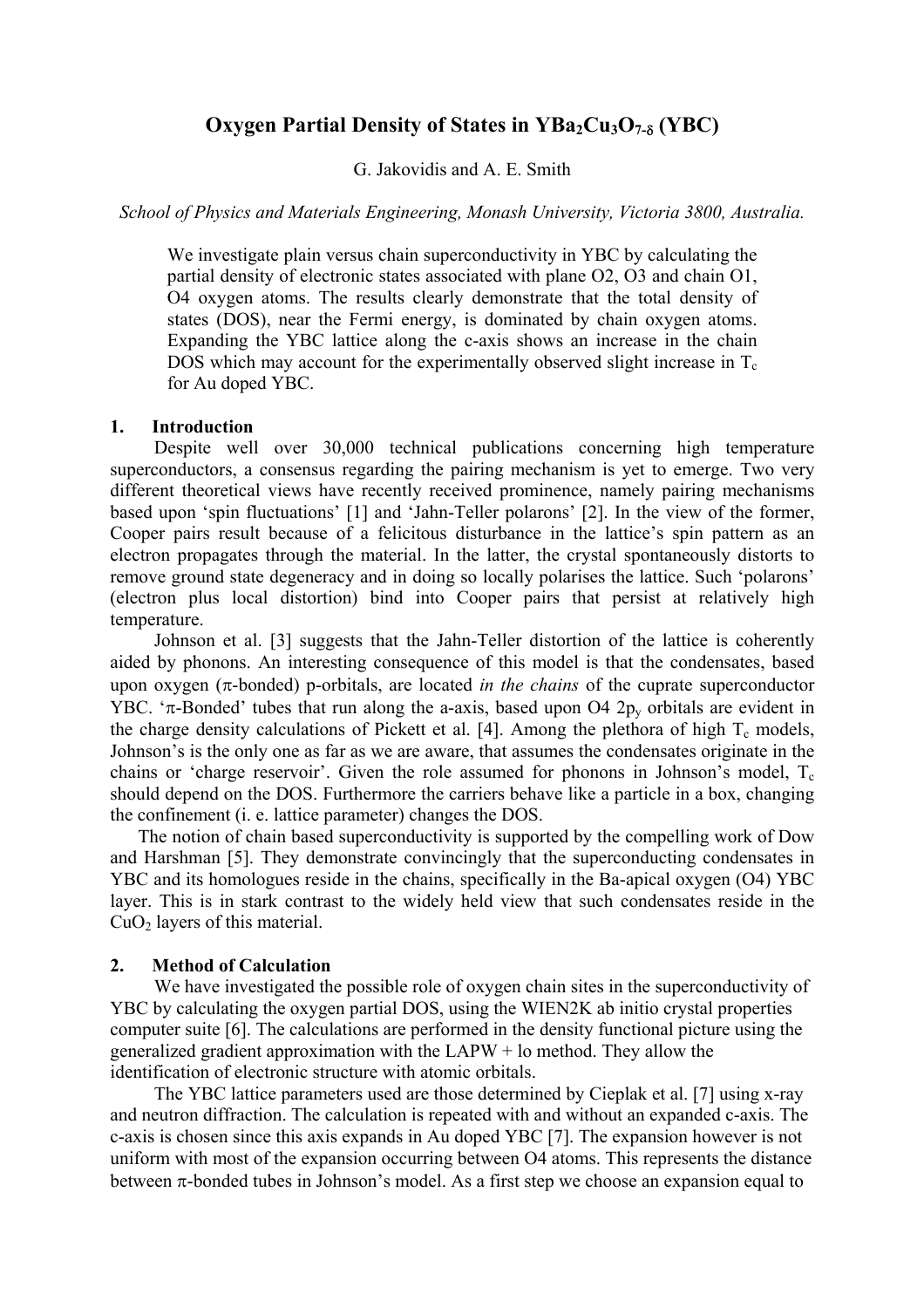2 % along the c-axis. The unit cell of orthorhombic YBC with alternating chain sites fully occupied by oxygen atoms (ortho I) is shown in Fig.1.



Fig. 1. Orthorhombic structure [8] of YBC with Cu and O sites designated. Right figure distinguishes planes (horizontal diamonds) from the 'charge reservoir' (vertical diamonds).

#### **3. Results and Discussion**

The total DOS and individual DOS for the two copper sites Cu1 and Cu2 together with chain and plane oxygens are shown in Figs 2, 3, 4 and 5 for the experimentally observed YBC lattice. The calculation clearly shows that the chain oxygen atoms dominate the total DOS at the Fermi level  $( = 0 eV)$ . In what follows we therefore focus our attention on the chain oxygen DOS and in particular O4 (2p) since it plays a central role in Johnson's model. The partial O4 (2p) DOS for the experimental and 2 % expanded YBC lattice is shown in Fig.6. This shows a noticeable increase in DOS at the Fermi level with increase in lattice parameter.



Fig. 2. Total DOS versus energy in eV. Fig. 3. Comparison of Cu1, Cu2



sites total DOS versus energy in eV.